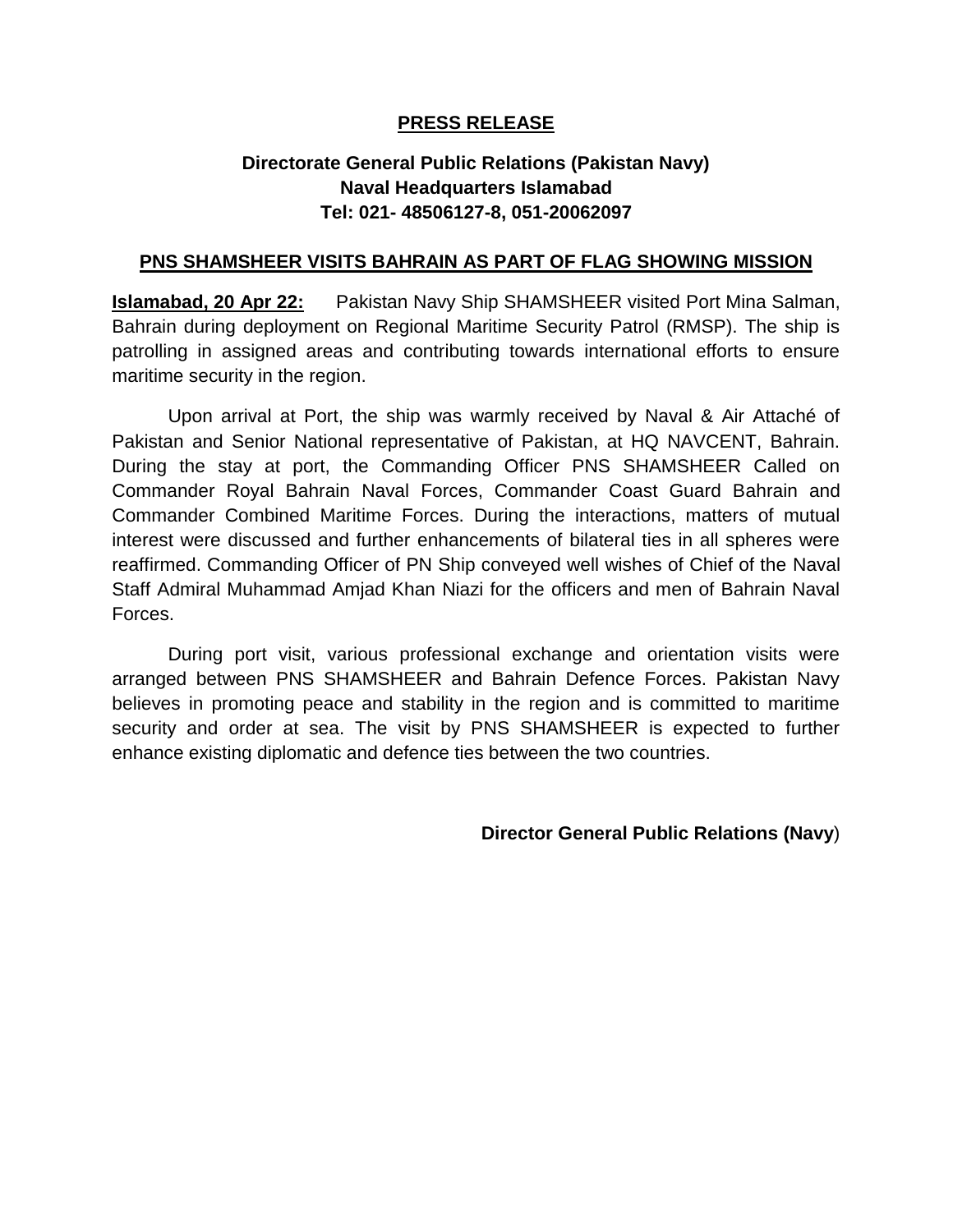

Commanding Officer PNS SHAMSHEER exchanging souvenir with Commander Royal Bahrain Naval Forces<br>during PNS SHAMSHEER visit to Bahrain as part of flag showing mission